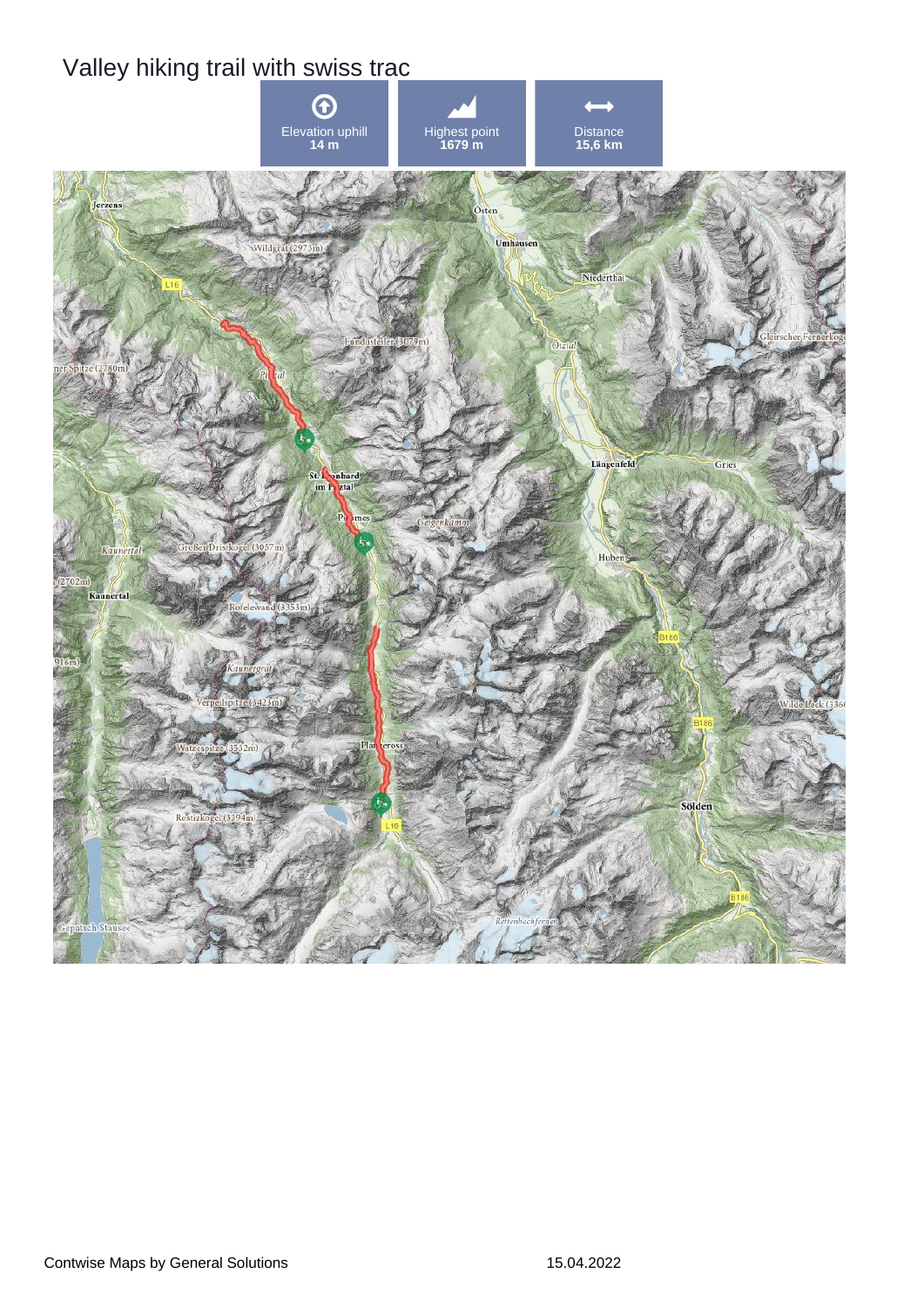## Valley hiking trail with swiss trac



## **f** Information

| Elevation downhill | 431 |
|--------------------|-----|
|                    |     |

Starting point **Mandarfen**

Destination point

Path surface

**again and again strong gradients, cross gutters, different terrain, partly by pasture areas**

**Wiese**

Parking

**Take the bus till the bus stop Mandarfen Rifflseebahn.**

Arrival, public transport **Take the bus to the respective bus stop.**

Public toilet available

**There is a wheelchair WC in the community hall St. Leonhard. Please call the municipality of St. Leonhard beforehand so that they can give you access +43 (0) 5413 87 201**

Suitable for wheelchairs

• Hike with moderate incline or demanding or bumpy surface in places



☑ Swiss Trac Tour



E-Mail

| Name<br><b>Ortsinformation Mandarfen</b> |                     |
|------------------------------------------|---------------------|
| Street / number                          | <b>Mandarfen 62</b> |
| Zip code                                 | 6481                |
| Town<br><b>St. Leonhard im Pitztal</b>   |                     |
| Phone                                    | +43 (0) 5414 86 999 |

**[info@pitztal.com](mailto:info@pitztal.com)**



**Swiss Trac Tour:**The valley hiking trail from Mandarfen to Wiese (ca. 22 km) can be navigated either by electric handbike or sections of it by Swiss-Trac. If you are using an electric handbike, we would advise to start in Mandarfen and take the route out of the valley. The route is overall challenging as it repeatedly features steep inclines and varied terrain. There are several sections through grazing pastures. We would recommend the following sections for Swiss-Trac users:

- Mandarfen and Neurur (ca. 6 km)
- Stillebach and Eggenstall (ca. 4 km)
- Enger and Wiese (ca. 5 km)

You can choose start and end points in any of the villages and hamlets of St Leonhard within these three sections.